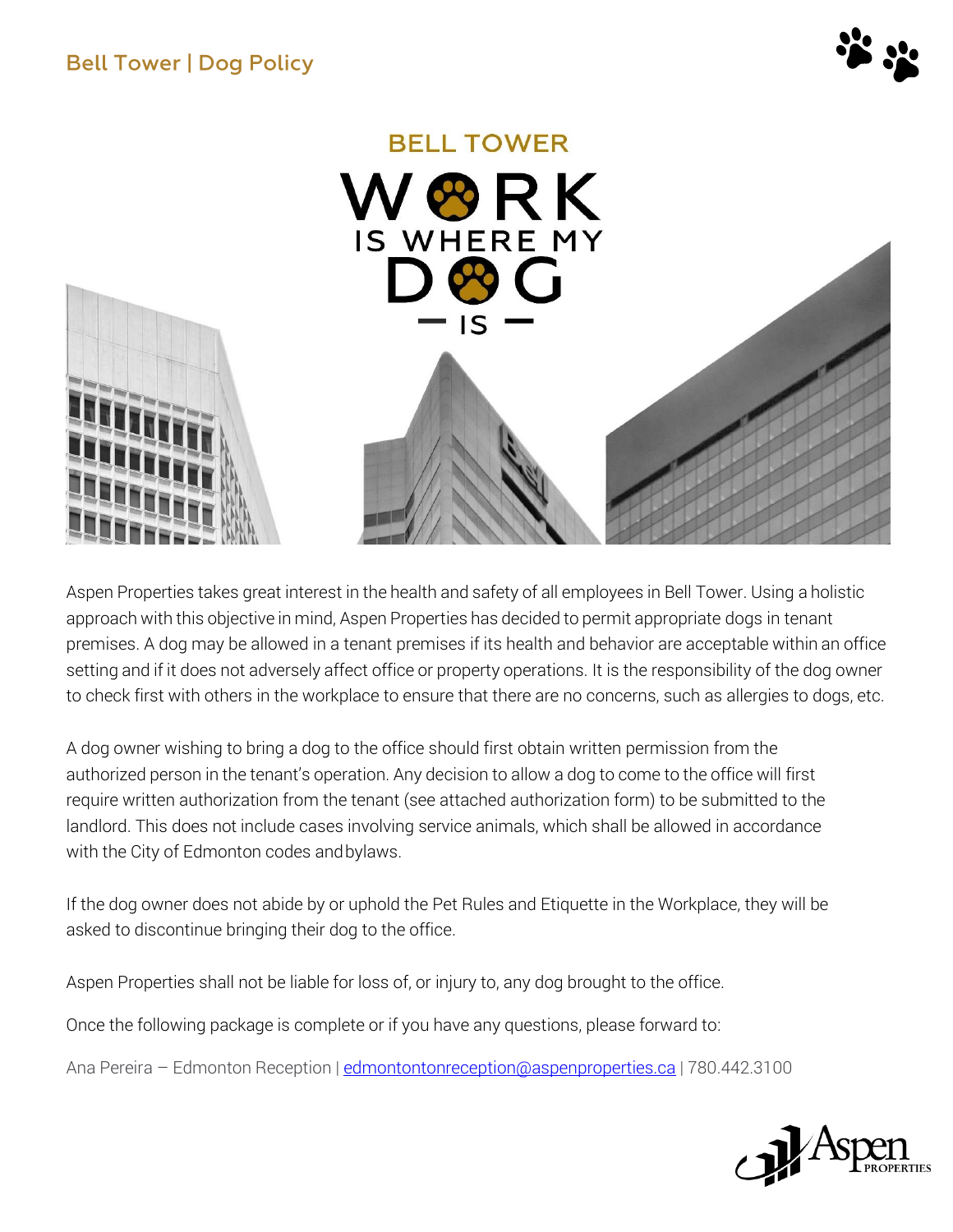

#### RULES AND ETIQUETTE IN THE WORKPLACE FOR ALL DOGS

- 1. Dog owner must obtain written approval from employer and provide it to the landlord, prior to the pet being brought into the building.
- 2. All dogs must be:
	- Leashed at all times except while in the private office of the owner
	- In the continuous full control of their owners
	- In the physical presence of the owner in the owner's office, or in the space around the owner's desk, at all times
	- Licensed, according to the law, with current identification tags
	- Parasite-free (fleas, ticks, etc.)
	- Up to date with vaccinations and immunizations, with proof being provided prior to the dog being brought into the building
	- Obedient and well socialized
	- House-broken and of good hygiene (no foul, unpleasant or strong odors)
	- Moved in and out of the building using the most expedient route and via the designated elevator(s)
	- Spayed or neutered, with proof being provided prior to the dog being brought to the building
	- Free of infectious or contagious disease
- 3. No dog shall:
	- Bark or exhibit aggressive behavior
	- Be disruptive to co-workers, distract any employee from their work or reduce any employee's productivity or quality of work. No squeaky toys or meaty treats are permitted
	- Be brought into the building if it is sick
	- Foul the inside or outside of the building
	- Be permitted in the building if it causes any person to experience fear or any other physical or psychological discomfort

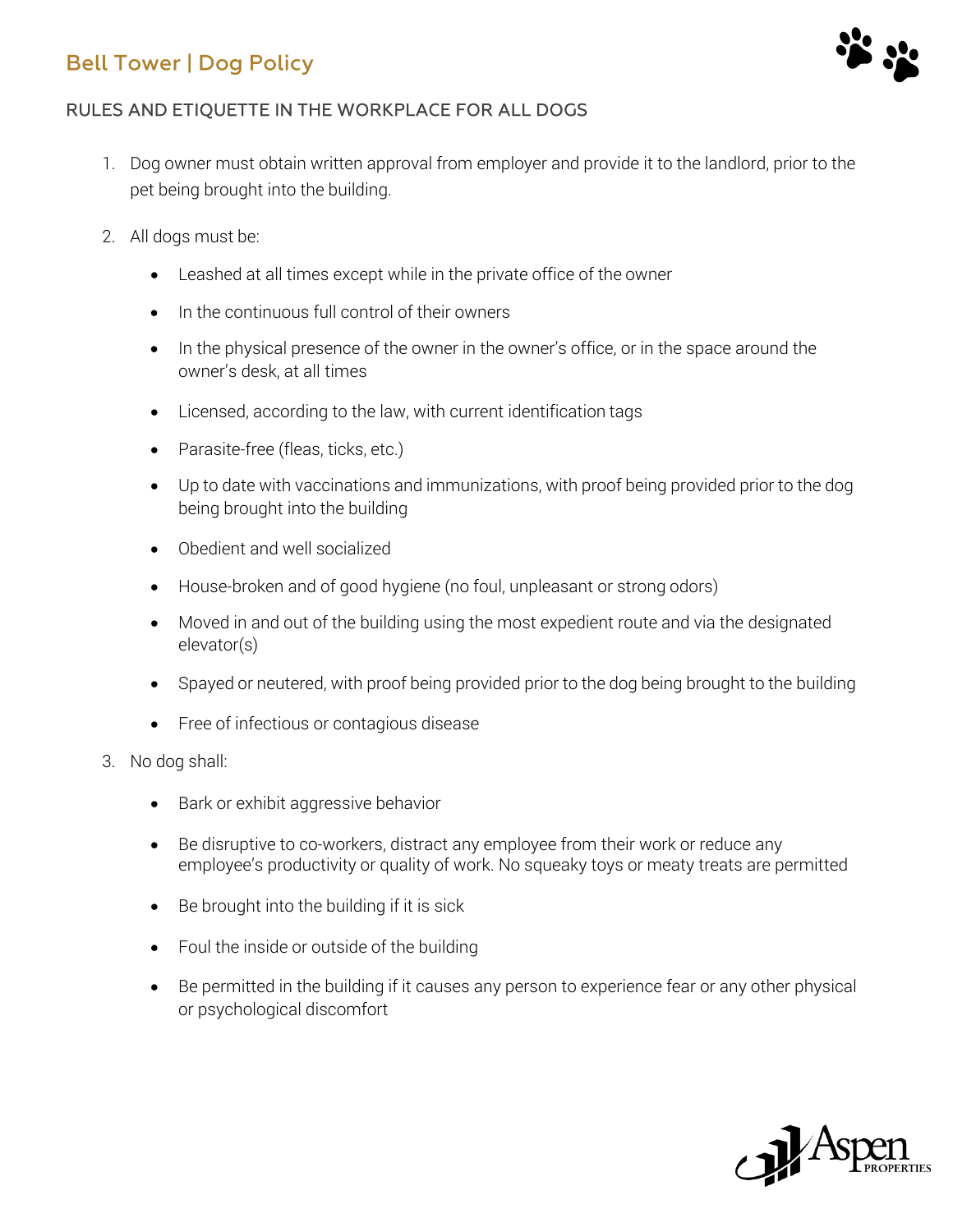

- 4. Owners are expected to clean up completely and immediately after their dog.
- 5. The owner of the dog is completely and solely liable for any injuries or any damage to personal property caused by the dog. Any repair or cleaning /maintenance costs incurred by a dog will be charged in full to the owner.
- 6. The dog owner shall maintain a liability insurance policy covering damage or injuries caused by the dog while at the office. The Tenant may specify minimum coverage amounts under such a policy and may require the owner to pay for such coverage.
- 7. Dogs are not allowed in certain areas that are open to the public and commonly used, such as bathrooms, golf simulator, and fitness areas, except as necessary to travel to or from the approved tenant premises.
- 8. There is main floor Pup Plaza area specifically designed and designated for theiruse.
- 9. Dogs are not allowed in any of the restaurants located in the building unless specifically allowed by the restaurant establishment itself.
- 10. If required, the janitorial company designated by the landlord, will do a thorough cleaning of the office or area where the dog is located, which will include shampooing of carpets, high and low dusting of all surfaces, etc. to ensure that any dog smells, dander or hair are removed. The cost of this cleaning will be charged directly to the Tenant.
- 11. Aspen Properties maintain the right to refuse a dog entry to the building at their discretion. There is a no tolerance bite policy and any dogs engaging in behavior that is considered aggressive must be removed from the property immediately

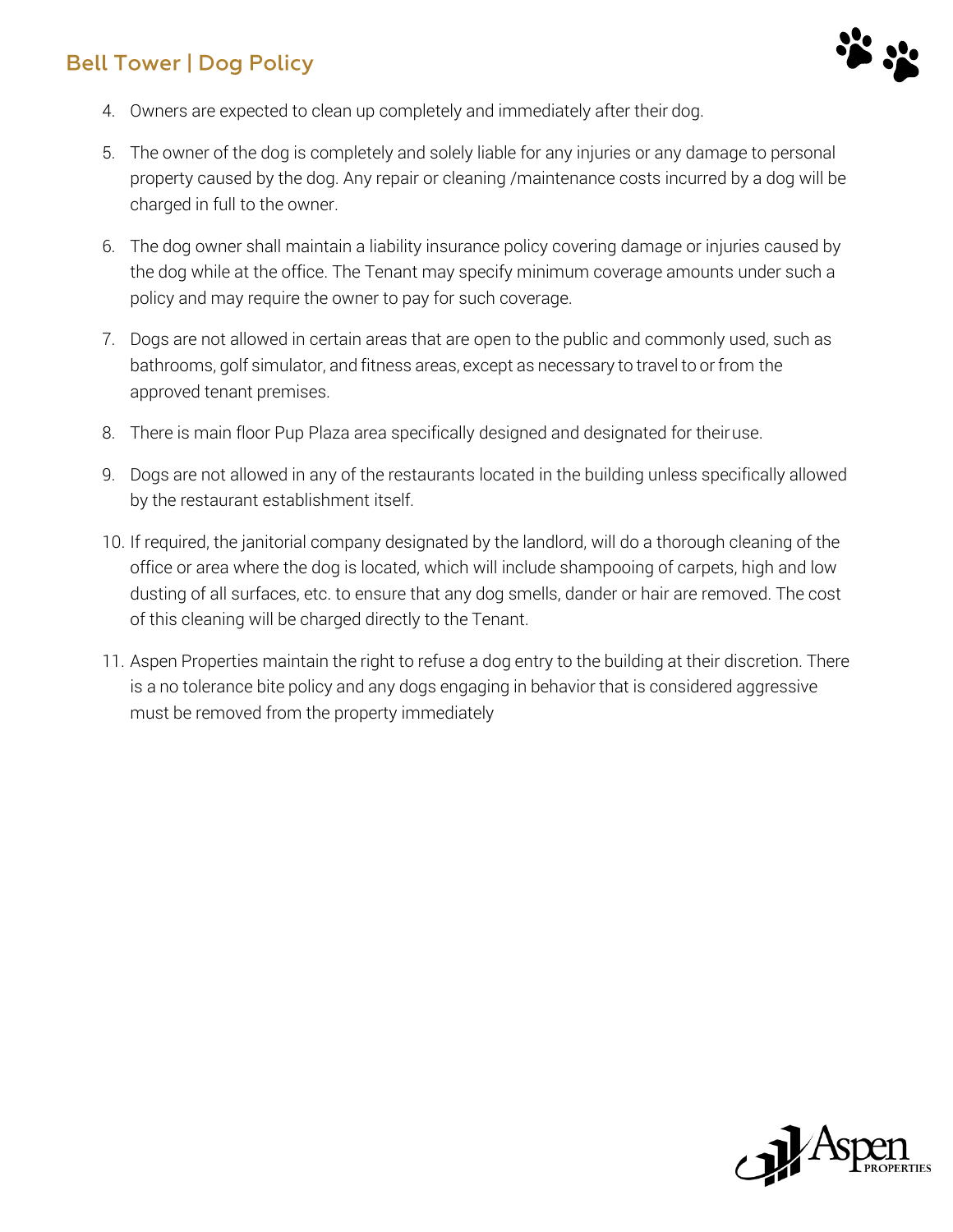

#### **WAIVER DOCUMENT AND TENANT APPROVAL**

I, \_\_\_\_\_\_\_\_\_\_\_\_\_\_\_\_\_\_\_\_\_\_\_\_\_\_\_\_\_\_\_\_ will be bringing my dog to work at \_\_\_\_\_\_\_\_\_\_\_\_\_\_\_\_\_\_\_\_\_\_\_\_\_\_\_\_\_(insert company name and suite number). I understand that my dog must be well trained and that I must maintain full control of my dog at all times. In addition, I understand that I am fully and solely responsible for any and all dog accidents that should occur and that I am responsible for assuring that my dog never poses any harm or risk to any employees or visitors. Finally, I understand that if I do not abide by these rules or my dog misbehaves, Aspen Properties reserves the right to discontinue my privilege of bringing my dog to work.

|  |  |                                          | I agree to assume responsibility and, indemnify and to hold Aspen Properties and                    |  |  |       |    |
|--|--|------------------------------------------|-----------------------------------------------------------------------------------------------------|--|--|-------|----|
|  |  |                                          | (insert company name) harmless against any and all liability resulting                              |  |  |       |    |
|  |  |                                          | from my dog's presence in the workplace. Signed: ___________________Date: _________________________ |  |  |       |    |
|  |  | Approved on this <b>Approved</b> on this | __day of___________                                                                                 |  |  | $-20$ | bv |
|  |  |                                          | (Print Name)                                                                                        |  |  |       |    |

Authorized signatory of (Company Name)

#### **DOG PICTURES**

We require photos of all dog residents of Bell Tower for security purposes. Please forward a photo of your dog to [edmontonreception@aspenproperties.ca a](mailto:edmontonreception@aspenproperties.ca)long with this application.

Additionally, if you would like to have your dog included on our Dogs of Bell Tower mural located in the loading dock area, please circle "yes" below and include a few fun facts about your four- legged friend. This could include their favorite food, games, things they love, etc.

\_\_\_\_\_\_\_\_\_\_\_\_\_\_\_\_\_\_\_\_\_\_\_\_\_\_\_\_\_\_\_\_\_\_\_\_\_\_\_\_\_\_\_\_\_\_\_\_\_\_\_\_\_\_\_\_\_\_\_\_\_\_\_\_\_\_\_\_\_\_\_\_\_\_\_\_\_\_\_\_\_\_\_\_\_\_\_\_\_\_\_\_\_\_\_\_\_\_\_\_\_\_\_\_\_\_

\_\_\_\_\_\_\_\_\_\_\_\_\_\_\_\_\_\_\_\_\_\_\_\_\_\_\_\_\_\_\_\_\_\_\_\_\_\_\_\_\_\_\_\_\_\_\_\_\_\_\_\_\_\_\_\_\_\_\_\_\_\_\_\_\_\_\_\_\_\_\_\_\_\_\_\_\_\_\_\_\_\_\_\_\_\_\_\_\_\_\_\_\_\_\_\_\_\_\_\_\_\_\_\_\_\_

\_\_\_\_\_\_\_\_\_\_\_\_\_\_\_\_\_\_\_\_\_\_\_\_\_\_\_\_\_\_\_\_\_\_\_\_\_\_\_\_\_\_\_\_\_\_\_\_\_\_\_\_\_\_\_\_\_\_\_\_\_\_\_\_\_\_\_\_\_\_\_\_\_\_\_\_\_\_\_\_\_\_\_\_\_\_\_\_\_\_\_\_\_\_\_\_\_\_\_\_\_\_\_\_\_\_

\_\_\_\_\_\_\_\_\_\_\_\_\_\_\_\_\_\_\_\_\_\_\_\_\_\_\_\_\_\_\_\_\_\_\_\_\_\_\_\_\_\_\_\_\_\_\_\_\_\_\_\_\_\_\_\_\_\_\_\_\_\_\_\_\_\_\_\_\_\_\_\_\_\_\_\_\_\_\_\_\_\_\_\_\_\_\_\_\_\_\_\_\_\_\_\_\_\_\_\_\_\_\_\_\_\_

\_\_\_\_\_\_\_\_\_\_\_\_\_\_\_\_\_\_\_\_\_\_\_\_\_\_\_\_\_\_\_\_\_\_\_\_\_\_\_\_\_\_\_\_\_\_\_\_\_\_\_\_\_\_\_\_\_\_\_\_\_\_\_\_\_\_\_\_\_\_\_\_\_\_\_\_\_\_\_\_\_\_\_\_\_\_\_\_\_\_\_\_\_\_\_\_\_\_\_\_\_\_\_\_\_\_

Include my dog on the Dogs of Bell Tower mural: YES NO

#### Fun Facts: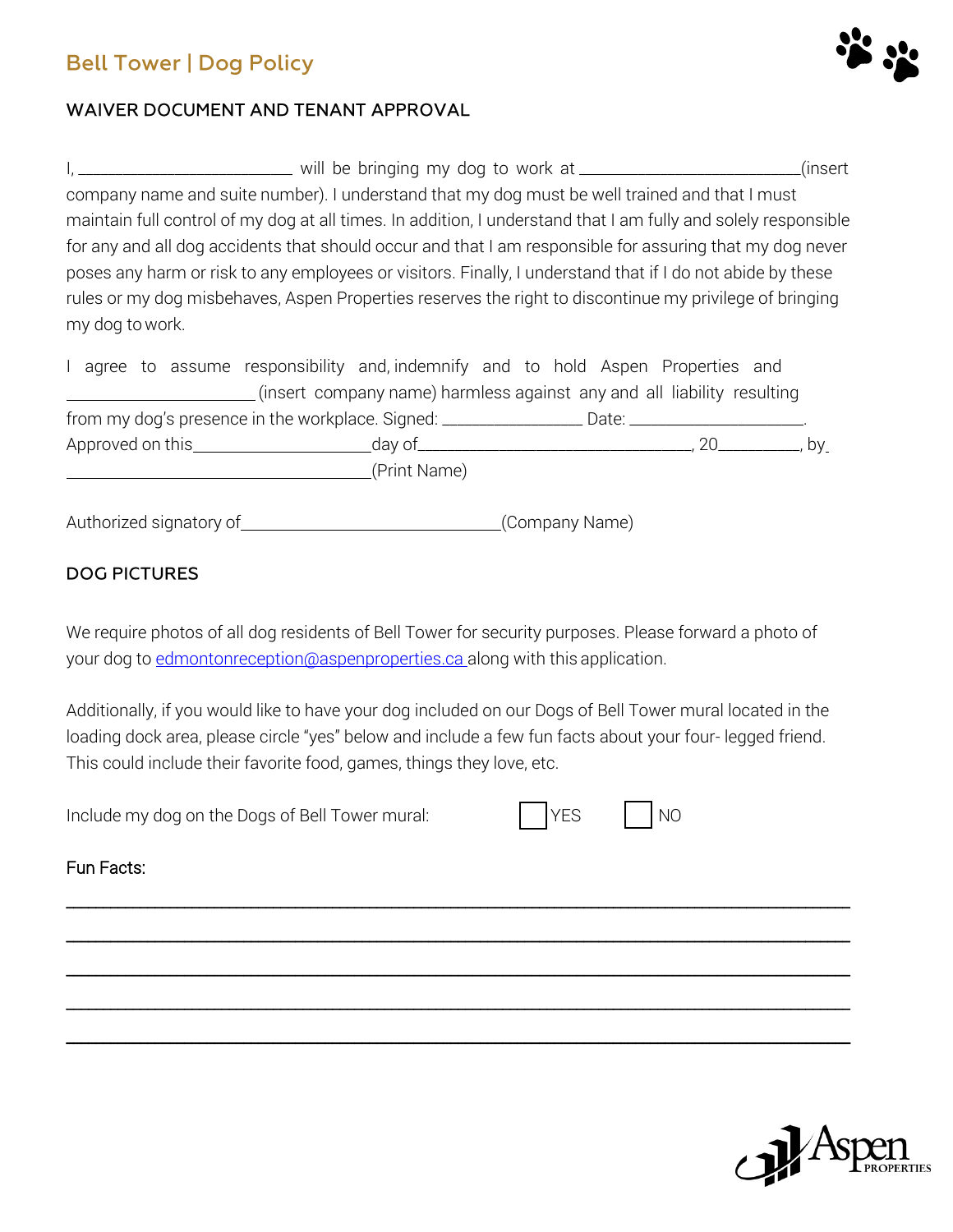

#### APPLICATION TO BRING A DOG TO BELL TOWER

| Owner Name:                               |               |  |
|-------------------------------------------|---------------|--|
| Phone:                                    | Email:        |  |
| Company Name:                             | Suite #:      |  |
| Dog Name:                                 |               |  |
| Size of Dog:<br>(small, medium, or large) | Breed of Dog: |  |
| Length of Ownership:                      | Dog Age:      |  |

### PLEASE CONFIRM THAT EACH OF THE FOLLOWING ARE CORRECT BY INITIALING BESIDE **EACH**

| This dog has all vaccinations/immunizations (Rabies, Bordetella, DHPP) up to date (Please attach<br>documents)                                                                                                                                                                                                                                                                                                                               |
|----------------------------------------------------------------------------------------------------------------------------------------------------------------------------------------------------------------------------------------------------------------------------------------------------------------------------------------------------------------------------------------------------------------------------------------------|
| I confirm that I will keep all vaccinations/immunizations up to date                                                                                                                                                                                                                                                                                                                                                                         |
| This dog is parasite/ pest (tick/flea) free                                                                                                                                                                                                                                                                                                                                                                                                  |
| This dog ishouse trained                                                                                                                                                                                                                                                                                                                                                                                                                     |
| This dog is spayed/neutered                                                                                                                                                                                                                                                                                                                                                                                                                  |
| This dog is not aggressive                                                                                                                                                                                                                                                                                                                                                                                                                   |
| This dog does not bark or make excessive noise                                                                                                                                                                                                                                                                                                                                                                                               |
| I am willing to accept liability and sign a liability waiver releasing Aspen Properties from<br>responsibility of damage to any property by my dog                                                                                                                                                                                                                                                                                           |
| I am willing to accept responsibility if my dog is aggressive or bites any person in the building                                                                                                                                                                                                                                                                                                                                            |
| I have discussed this application and received approval from my employer to bring my dog to the<br>workplace (Please attach documents)                                                                                                                                                                                                                                                                                                       |
| I have secured a liability insurance policy which will cover any damage or injuries caused by my<br>dog while inthe building                                                                                                                                                                                                                                                                                                                 |
| In the event that the building must be evacuated, I confirm I will stay with my dog and wait for<br>emergency personnel to evacuate myself and my dog. I confirm that I will register myself as a<br>person requiring assistance with the fire warden for our premises. In the event of a building<br>emergency where myself and my dog are in immediate danger, I confirm my dog is able to<br>evacuate with me or can be carried out by me |